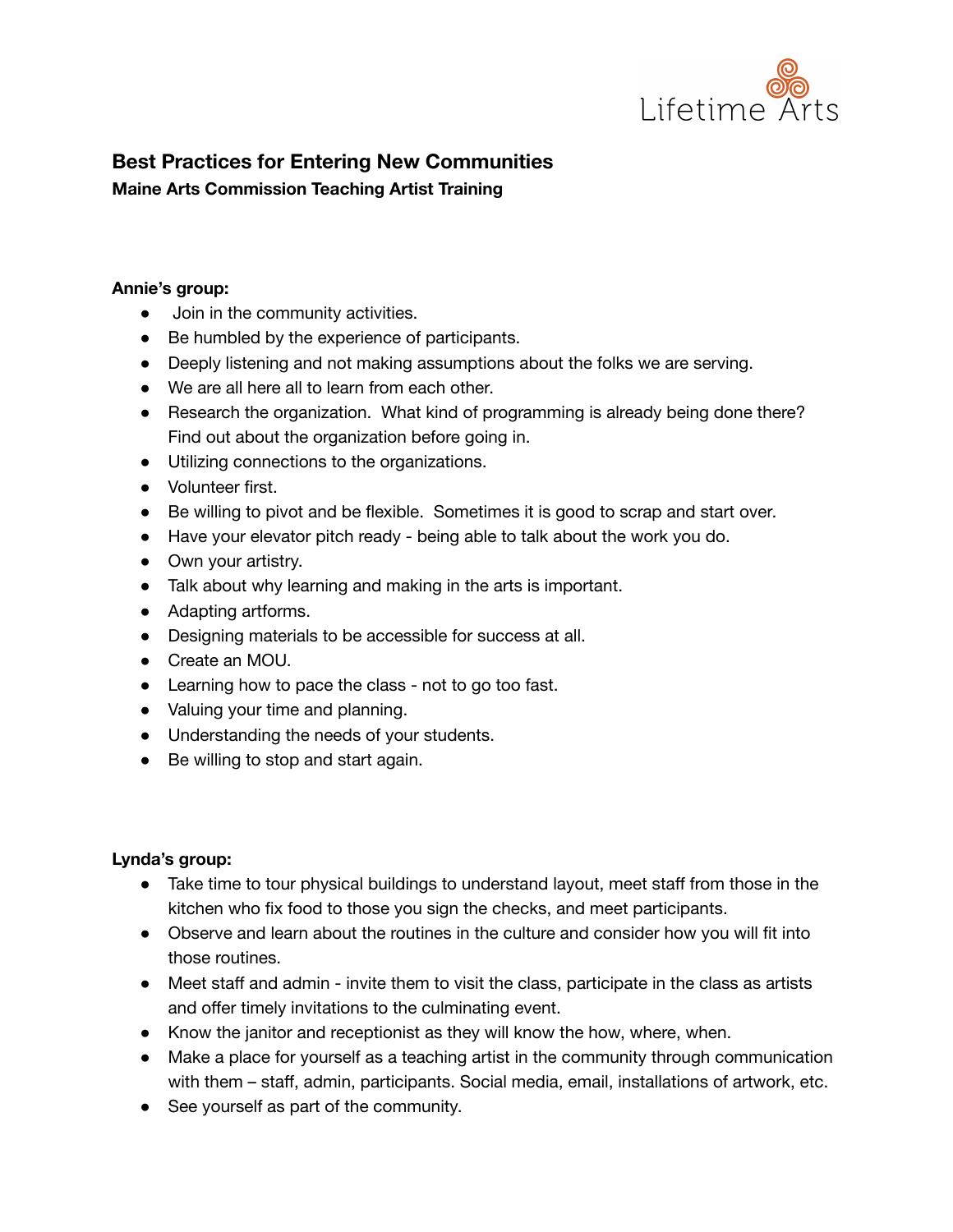- Investigate, research and understand the culture of the community what language is spoken, what is life like in this community, where do people come from, who are they, etc? What are their interests, needs, insights? The community includes the class participants but also staff and administrators.
- Speak the language of the participants.
- Be positive, friendly, supportive, caring, and listen. Really listen.
- Observe interactions in the community and ask respectful questions that will help you understand the culture.
- Ask for support when needed.
- Have a clarity of purpose and be clear about this purpose.
- Don't be shy as you enter a new community. Enthusiasm, research, spend time delving into who the community members are and what their interests and needs are to understand how you fit those needs.
- Be visible. Find a way to make the work you are doing part of the larger picture.
- Keep lines of communication open with the staff, administrators and of course the participants.
- As the teaching artist we are also learners.

## **Antonia's group:**

- **●** Find common ground,
- **●** Learn names and learn about other's interests,
- **●** Share something about yourself.
- **●** Check for understanding.
- **●** Make sure work is challenging enough for participants.
- **●** Don't make assumptions. Get information through proper channels and plan accordingly.
- **●** Create space for all voices to be heard; be able to pull in reticent ones and help tone down dominant voices.
- **●** Engage in conversation; be curious.
- **●** Keep expectations in check; Have a plan B.
- **●** Stay flexible.
- **●** Think about continuity and repetition.

## **Sarah's group:**

- Seek organizations, communities with shared interests or programs you're curious about.
- Making sure the art form is accessible for the most diverse assortment of people OR adapting the art form to address accessibility needs.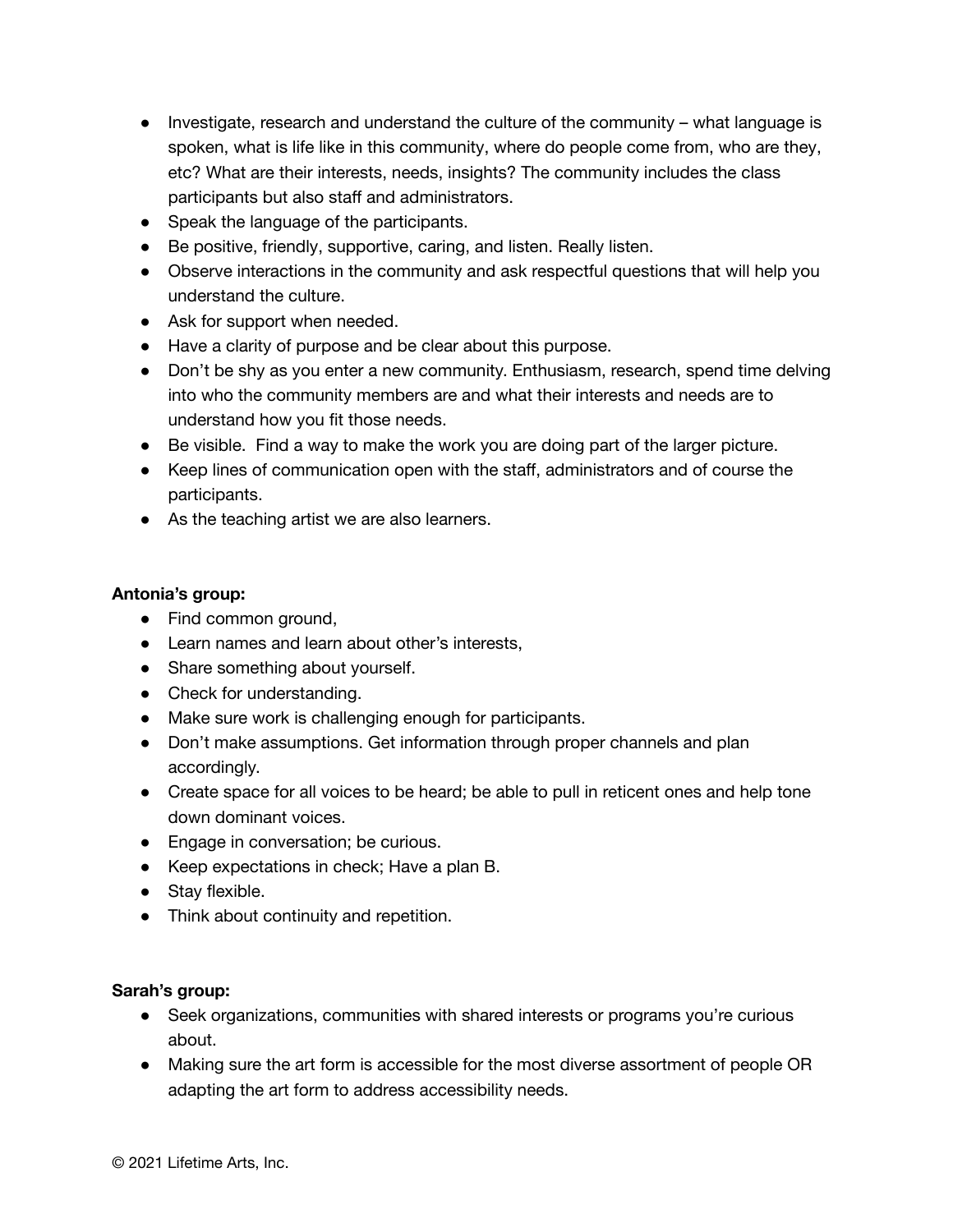- Listening and watching *first*, getting sense of organizational/community culture, not necessarily proposing new ideas right off the bat.
- Make sure what you're offering is a good fit for the community–assessing community needs/wants.
- Be aware of where you are and the importance of modeling attention and patience within the first five minutes.
- Make a point to meet staff, administrators.
- Humility.
- Inviting a collaborative atmosphere.
- Demonstrate vulnerability.
- Don't be afraid to make mistakes.
- Humor!

## **Julie's group:**

- Everyone experiences imposter syndrome, no matter your level or experience. Remind yourself you do belong, you have something to give.
- Consciously make connections early on/introduce yourself, this pays back dividends.
- Make sure everyone is heard.
- Invite others to share, then be ready to receive what comes back.
- Dare to be the first person on the dance floor!
- In a school for instance, go straight to the custodian and art teacher. Those partnerships are critical to include everyone in the space.
- Be aware/sensitive of unwritten rules. Such as in an assisted living community, is it OK to approach certain folks etc? There may be a lot to learn about the hierarchy of power. Every site is different.
- Be friendly with people signing you in.
- Be interested in who everyone is.
- There is a lot of relationship-building to do, and it takes time.
- There can also be a lot of change-over of staff, so you may have to make new connections.
- You never know when you walk into a new community, who are going to be the folks you're going to be relying on. So be unilateral and make connections with everyone! I.e. cleaning staff, reception staff, etc.
- Reach out and find the like-minded people, wherever they may be in the community. Connect with folks through shared interests; Thi is the best way to connect.
- Be the one to break the ice.
- Allow yourself to be vulnerable.